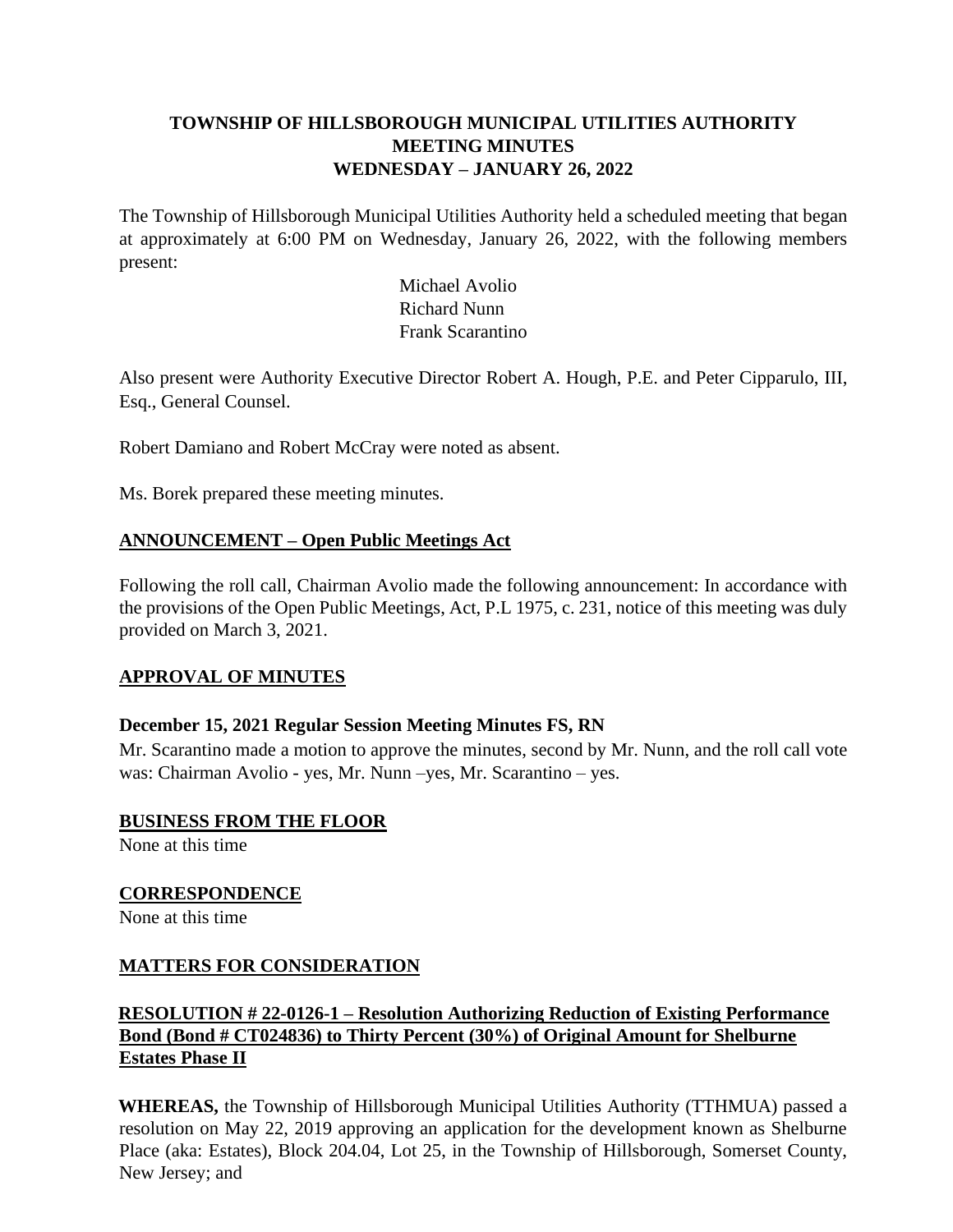**WHEREAS,** on January 16, 2020, MAAC Development Group, Inc. provided TTHMUA with a Performance Bond, Bond # CT024836, from First Indemnity of America Insurance Company in the amount of \$76,632.00; and

**WHEREAS,** MAAC Development Group, Inc. has requested that since the sanitary sewer work in the above stated Phase II has been completed that the Performance Bond provided to TTHMUA be reduced to Thirty Percent (30%) of the original amount; and

**WHEREAS,** TTHMUA staff has reviewed this request, inspected the project, found all work in Phase II to be complete and recommends that the Performance Bond be reduced to Thirty Percent (30%) of the original amount or \$22,989.60.

**NOW, THEREFORE, BE IT RESOLVED,** that Performance Bond # CT024836 from First Indemnity of America Insurance Company dated January 16, 2020 for the project known as Shelburne Estates Phase II in the amount of \$76,632.00 be reduced to Thirty Percent (30%) or \$22,989.60.

Mr. Hough explained that this resolution authorizes the reduction of the bond by 30% since the sanitary sewer work is complete. There remains one (1) House Certificate of Occupancy (CO) to be issued.

A motion was made by Mr. Scarantino, second by Mr. Nunn and the roll call vote was: Chairman Avolio -yes, Mr. Nunn –yes and Mr. Scarantino – yes.

## **DISCUSSION**

#### **Professional Contracts for 2022**

Mr. Scarantino and Mr. Damiano had previously offered to review the submissions. Mr. Hough reported that the submissions were consistent with the previous year. Based on current performance, Mr. Hough did not see any reason to change professionals. Mr. Hough will prepare the necessary documents for the February Reorganization meeting.

# **Remnants of Hurricane Ida – TTHMUA Impacts / Status Sunnymeade Pump Station Other Pump Stations and Facilities**

Mr. Hough reported that the work with FEMA is moving forward. He reiterated his comments from the previous meeting regarding the Insurance Carrier's denial for reimbursement because of the 100 year flood plan, despite the building being in a higher elevation than the flood plan. There was discussion regarding further looking into this matter. Apparently since a portion of the property is in the flood plan it impacts the entire parcel, despite portions being of a higher elevation. Mr. Hough will revisit this with the Insurance Carrier regarding flood insurance and report back to the membership his findings.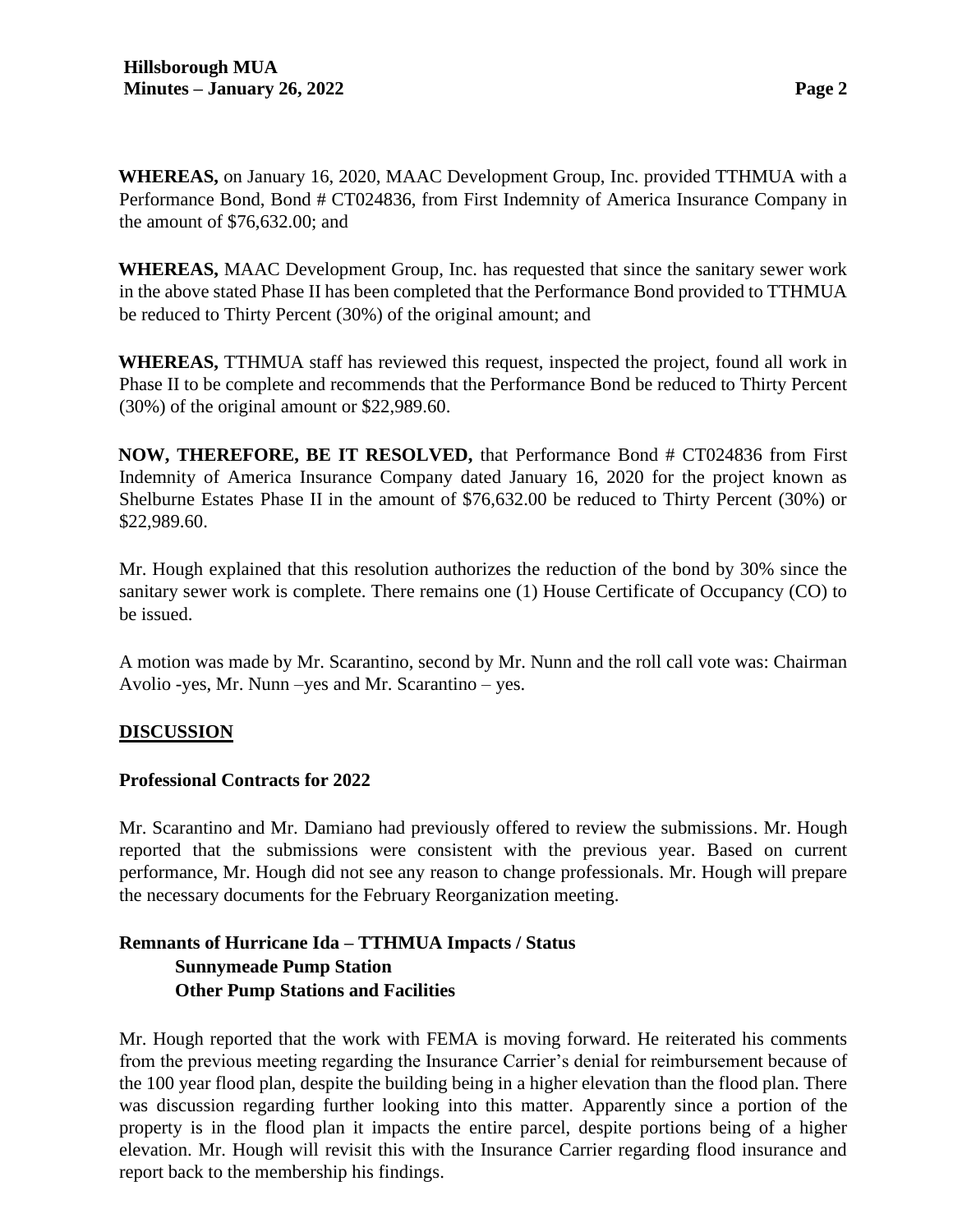**Sunnymeade Pump Station and Force Main Project Design / Easement Update Copart Update Green Acres Update - Status of Tree planting in the park Norfolk Southern Railway Company Agreement Santos Property - Issues with proposed realignment Flow Meter Installation – Pump Station Design Flows NJDEP Water Bank Financing Program**

Mr. Hough reported that there will be a teleconference with DEP on January 27, 2022 to discuss the flood elevation and any adjustments to the elevation to the pump station. Richard Grubb Associates completed the Stage 1 report and determined that there was no need for any additional survey work. The report has been submitted to NJDEP for their review. NJDEP has acknowledged receipt and will review it starting next week. Regarding the ground analysis, thirteen items were found, but nothing of significance. Over one hundred twenty (120) holes were dug, prior to the survey work NJDEP signed off on the analysis / work areas and it did not disturb the Coparts area. It was reported that Flow Assessments continues to meter flows at the Sunnymeade Pump Station and good flow data has been collected. The data and report will be complete in February. A phone call was received last week from a representative from Klein and the neighbor to schedule a meeting with both property owners to discuss the sanitary sewer alignment and connections.

Mr. Scarantino inquired as to ensuring there is no conflict with all of the gas main replacement work on Camplain Road. Mr. Hough confirmed.

## **Blackwell's Mills Pump Station Replacement (TTHMUA Contract No. 51)**

NJDEP advised TTHMUA that the pump station site is not in the Wastewater Management Plan (WMP) sewer service area, despite the development that it serves being in the WMP service area. This will most likely be resolved in the coming week and the issuance of a permit should follow that resolution.

#### **Rehabilitation of Route 206 Gravity Sanitary Sewer Laterals (TTHMUA Contract No. 52)**

The drawings have been submitted but there is no date to start the work.

#### **Mulford Lane Pump Station Replacement (TTHMUA Contract No. 53)**

A design project update meeting with H2M is scheduled for next week to review this and all current projects. Draft documents will be forth coming.